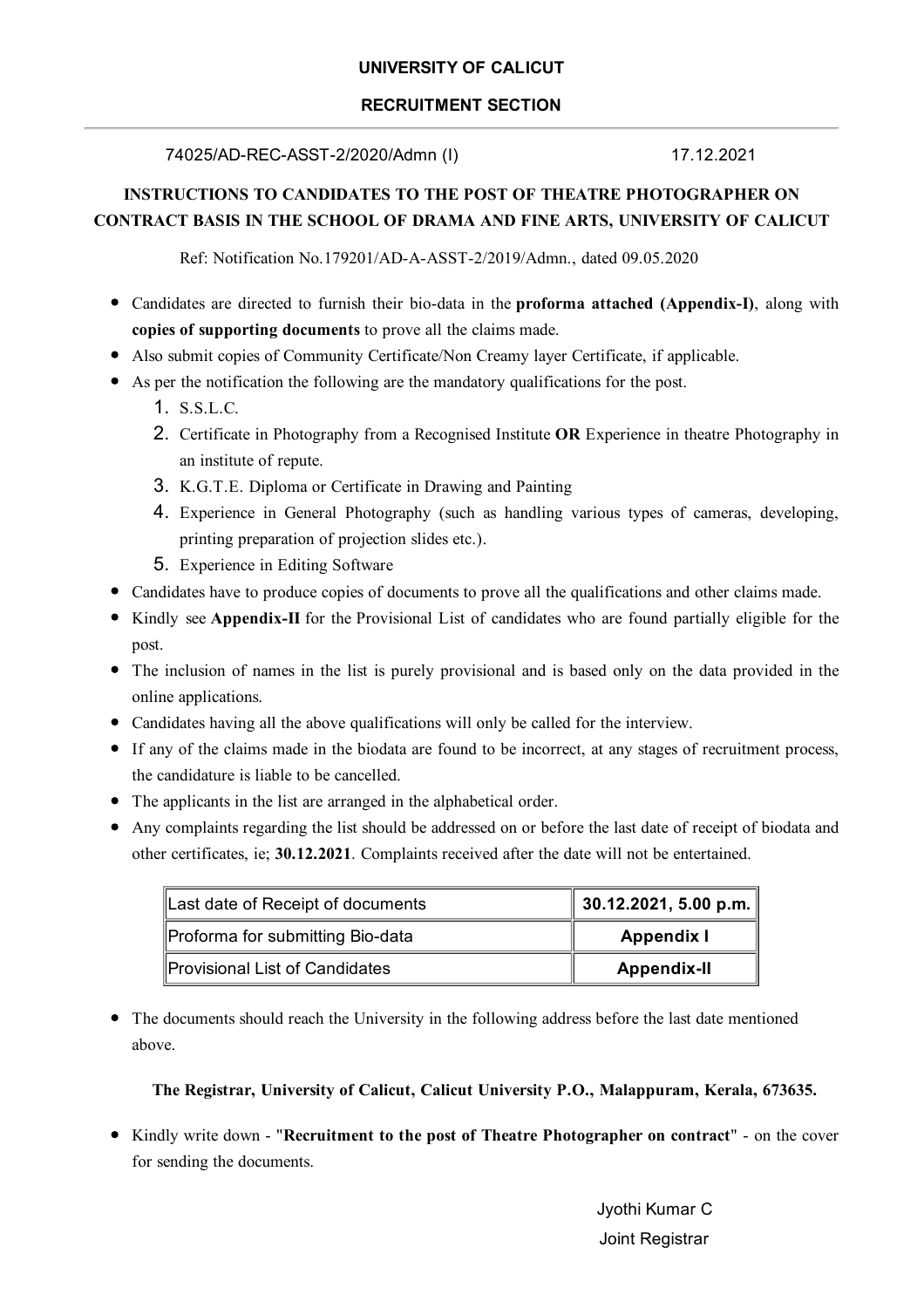#### **APPENDIX-I**

### APPLICATION TO THE POST OF THEATRE PHOTOGRAPHER ON CONTRACT BASIS IN THE SCHOOL OF DRAMA AND FINE ARTS, UNIVERSITY OF CALICUT

Ref: Press/Web release no. 179201/AD-A-ASST-2/2019/Admn dated 09.05.2020

# **BIO DATA**

| Sl.No. |                                             | <b>PERSONAL DETAILS</b> |  |  |  |
|--------|---------------------------------------------|-------------------------|--|--|--|
|        | Name as in S.S.L.C.<br>(in CAPITAL letters) |                         |  |  |  |
|        | Age & Date of Birth                         |                         |  |  |  |
|        | Religion & Caste                            |                         |  |  |  |

## **QUALIFICATIONS**

| Sl.No. | Qualification                                                                                                               | Details of each qualification | For Office Use |
|--------|-----------------------------------------------------------------------------------------------------------------------------|-------------------------------|----------------|
| $*1$   | S.S.L.C.                                                                                                                    | Pass/Fail & Year              |                |
|        | Details (Year, Institution<br>& % of Mark/Grade) of<br>Certificate in<br>Photography from a<br>Recognised Institute         |                               |                |
| $*2$   | Details of Experience in<br>theatre Photography in<br>an institute of repute.                                               |                               |                |
| $*3$   | Details (Year, Institution<br>& % of Mark/Grade) of<br>K.G.T.E. Diploma or<br><b>Certificate in Drawing</b><br>and Painting |                               |                |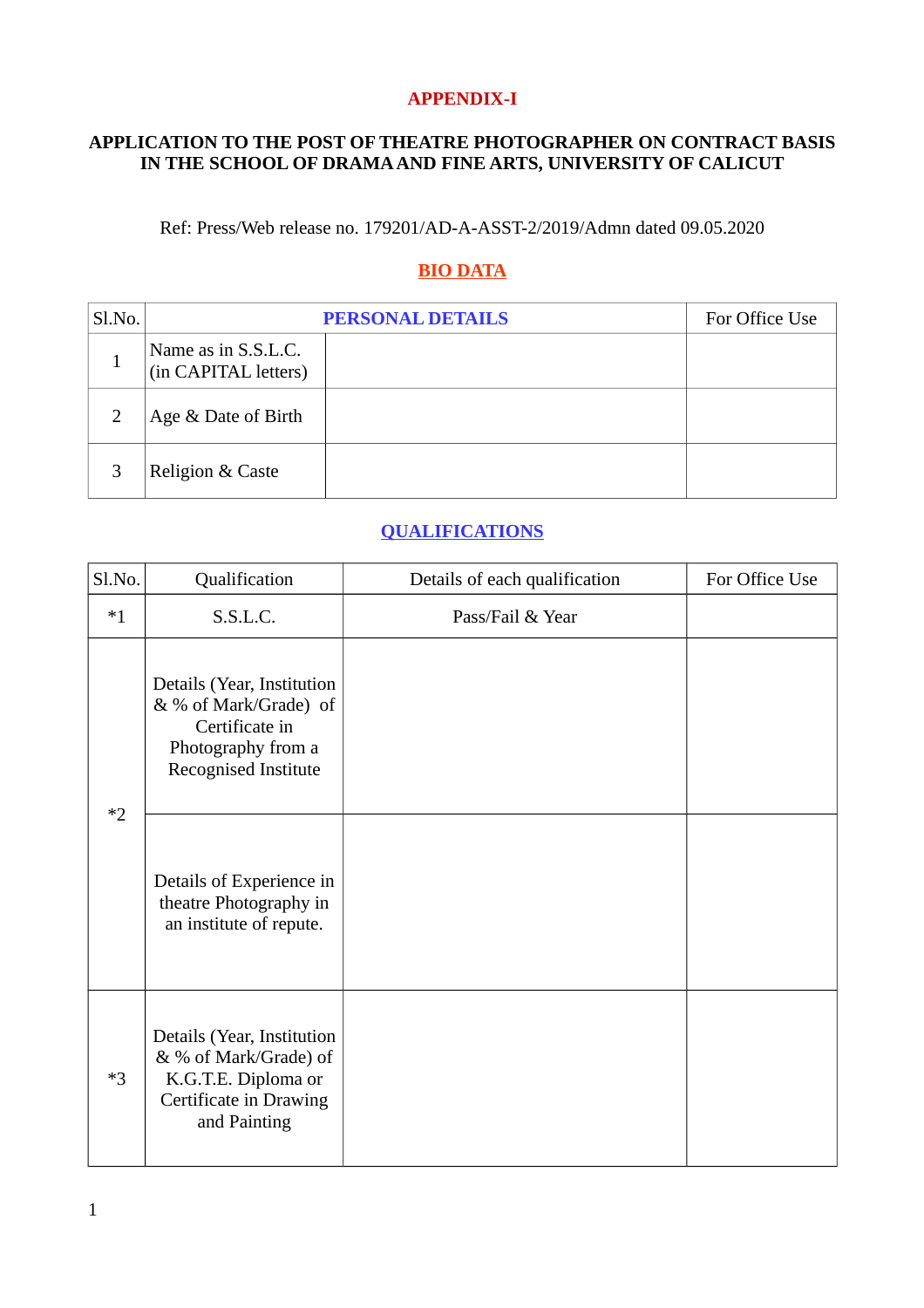| $*4$ | Details of Experience in<br>General Photography<br>(such as handling<br>various types of cameras,<br>developing, printing<br>preparation of projection<br>slides etc.) |  |
|------|------------------------------------------------------------------------------------------------------------------------------------------------------------------------|--|
| $*5$ | Details of Experience in<br><b>Editing Software</b>                                                                                                                    |  |
| 6    | Any other qualifications<br>relevant to the post                                                                                                                       |  |
| 7    | Achievements/awards<br>received in relevant<br>fields                                                                                                                  |  |

## (\* Mandatory qualifications for the post)

### Declaration

I hereby declare that the information furnished above are true to the best of my knowledge and I possess all the prescribed qualifications for the post. Also, I understand that in case of any discripancy found at any stages of recruitment process, I am liable to be removed from the selection list.

Place:

Signature:

Date:

Name: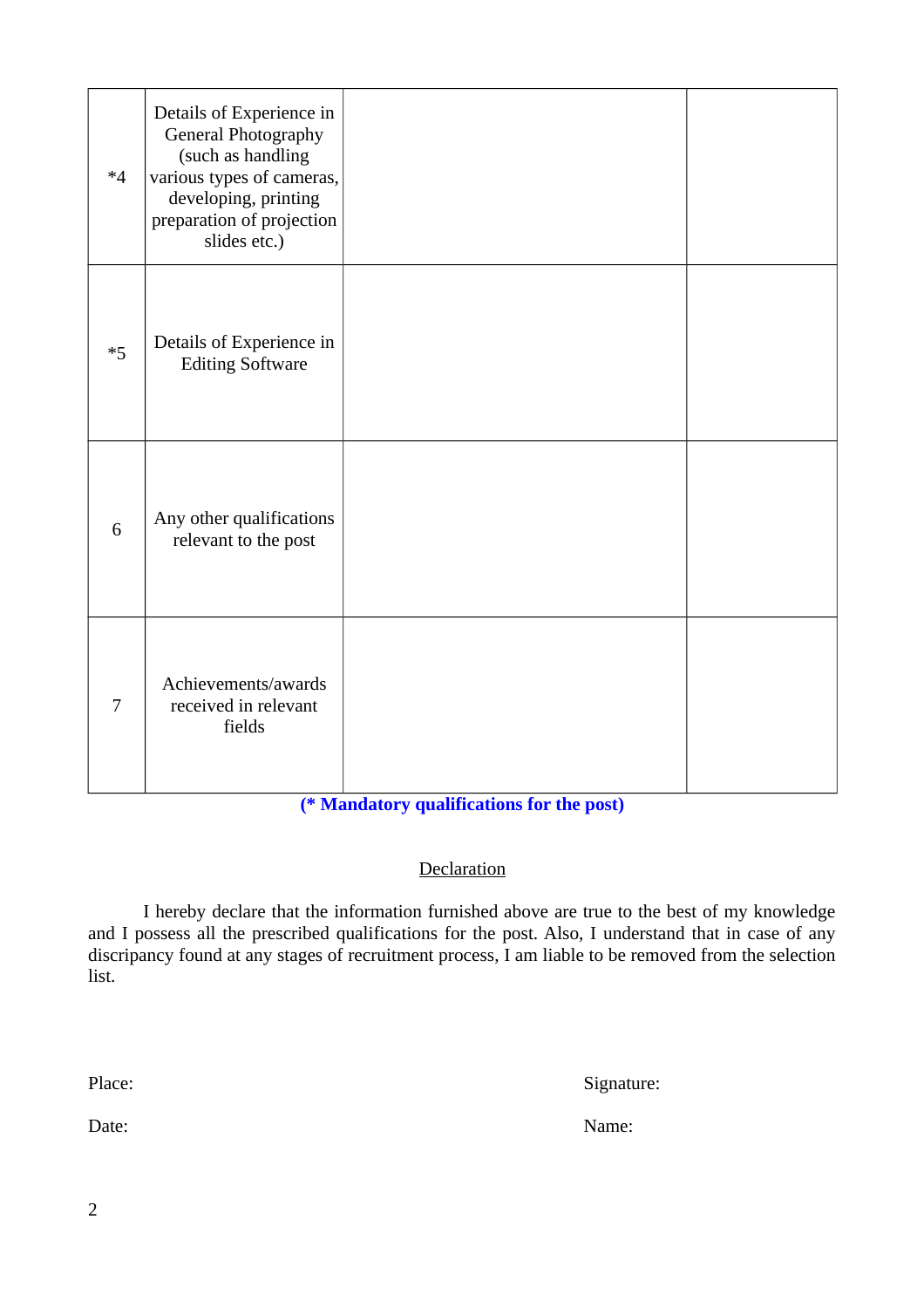## **APPENDIX-II**

# **UNIVERSITY OF CALICUT**

Notification No.: 179201/AD-A-ASST-2/2019/Admn dated 09.05.2020

### **Provisional List of Candidates to the post of Theatre Photographer (School of Drama & Fine Arts) on contract basis, selected for Certificate Verification**

| Sl <sub>No</sub>        | ID         | <b>Name</b>              | <b>DOB</b> | <b>Remarks</b> |
|-------------------------|------------|--------------------------|------------|----------------|
| $\mathbf{1}$            | 3060000325 | <b>ABDUL AZEEZ T</b>     | 28/08/1989 |                |
| $\overline{2}$          | 3060001609 | <b>ABHIJITH A</b>        | 11/04/1995 |                |
| 3                       | 3060001626 | <b>ABHIJITH S J</b>      | 25/04/1991 |                |
| $\overline{\mathbf{4}}$ | 3060000191 | <b>ABHILASH VARGHESE</b> | 07/11/1991 |                |
| 5                       | 3060001298 | <b>ABHILASH VK</b>       | 21/05/1984 |                |
| 6                       | 3060001579 | ABHIRAM NAIR ANIL KUMAR  | 08/06/1992 |                |
| $\overline{7}$          | 3060000722 | <b>ABHISHEK P</b>        | 29/05/1992 |                |
| 8                       | 3060000056 | <b>ABIJITH K</b>         | 12/11/1995 |                |
| 9                       | 3060000374 | <b>ADARSH O</b>          | 30/05/1997 |                |
| 10                      | 3060001164 | <b>ADITH P VINOD</b>     | 13/11/1992 |                |
| 11                      | 3060001322 | <b>ADITHYAN K</b>        | 09/12/1990 |                |
| 12                      | 3060000942 | AJESH NIRAVATH MADHAVAN  | 22/05/1983 |                |
| 13                      | 3060000400 | AJINDAS. N.T             | 07/09/1993 |                |
| 14                      | 3060000047 | AJINKYA UGAONKAR         | 28/03/1993 |                |
| 15                      | 3060000071 | <b>AJITH BABUT</b>       | 19/09/1991 |                |
| 16                      | 3060000398 | AJITH. T                 | 22/05/1995 |                |
| 17                      | 3060000774 | <b>AJITHLAL AK</b>       | 25/06/1998 |                |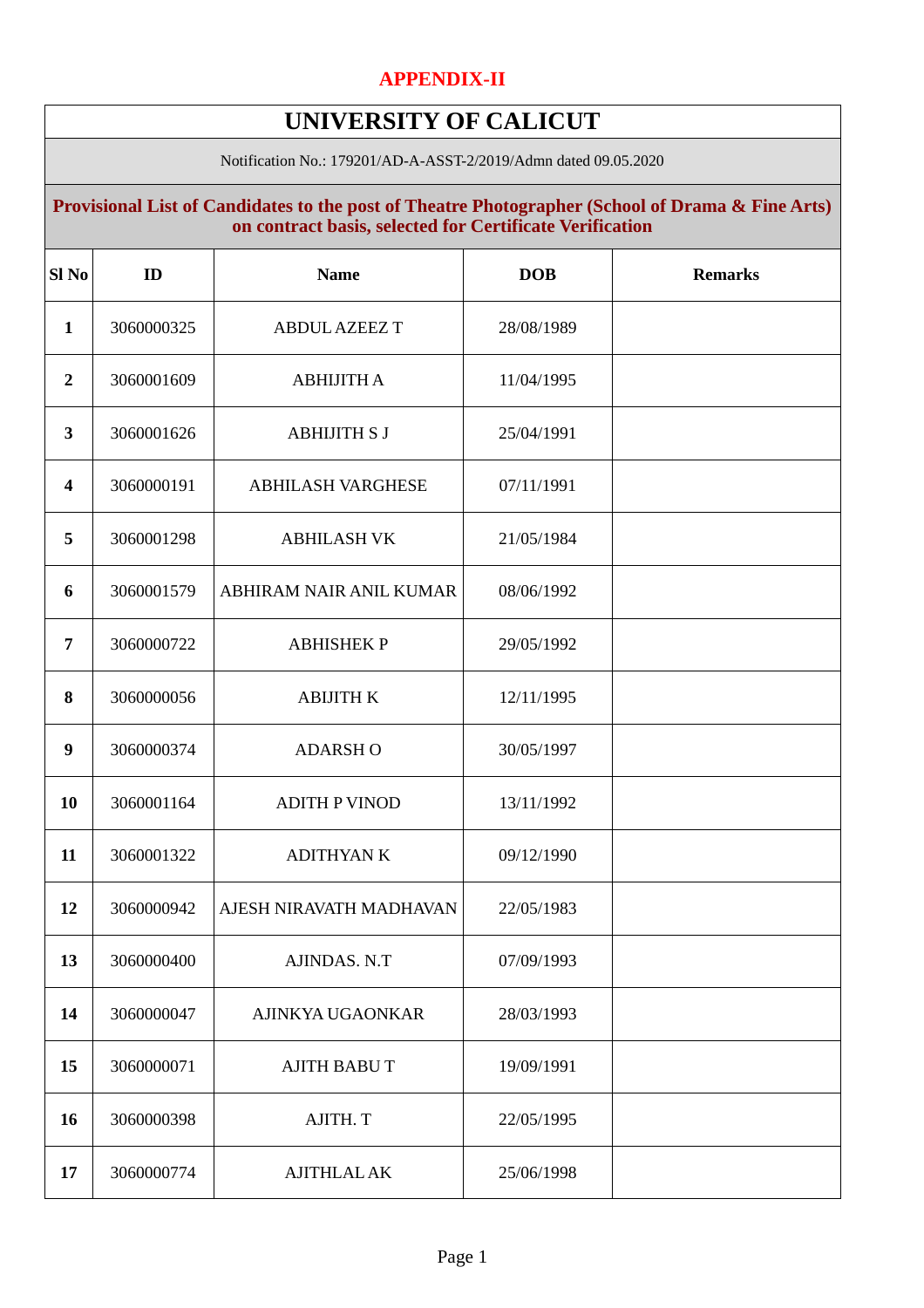| Sl <sub>No</sub> | ID         | <b>Name</b>                  | <b>DOB</b> | <b>Remarks</b>                                                                                                       |
|------------------|------------|------------------------------|------------|----------------------------------------------------------------------------------------------------------------------|
| 18               | 3060000283 | <b>AJMAL K.A</b>             | 01/04/1987 |                                                                                                                      |
| 19               | 3060000549 | <b>AKHIL MOHAN</b>           | 09/01/1991 |                                                                                                                      |
| 20               | 3060001655 | <b>AKHIL PRABHAKAR</b>       | 04/01/1992 |                                                                                                                      |
| 21               | 3060000105 | <b>AKHIL PRASOB</b>          | 01/02/1992 |                                                                                                                      |
| 22               | 3060000028 | <b>AKSHAY K</b>              | 23/02/1995 |                                                                                                                      |
| 23               | 3060000485 | <b>AKSHAY RAGH</b>           | 18/10/1994 |                                                                                                                      |
| 24               | 3060000501 | <b>ALTHAFPR</b>              | 14/07/1993 |                                                                                                                      |
| 25               | 3060000655 | <b>ALWIN JOHN</b>            | 21/05/2000 |                                                                                                                      |
| 26               | 3060001286 | <b>AMAL SUDHI</b>            | 28/11/1996 |                                                                                                                      |
| 27               | 3060000170 | <b>AMARJITH</b>              | 25/04/1987 |                                                                                                                      |
| 28               | 3060000810 | <b>ANAND B</b>               | 06/05/1993 |                                                                                                                      |
| 29               | 3060000690 | <b>ANANDAPADMANABHAN S P</b> | 31/05/1997 |                                                                                                                      |
| 30               | 3060000131 | <b>ANANDHU RANGAN</b>        | 08/05/2020 | Eligible only if age is less than 36<br>years (Usual age relaxation applicable<br>as prescribed in the notification) |
| 31               | 3060001676 | <b>ANANDU BALRAM P B</b>     | 25/06/1995 |                                                                                                                      |
| 32               | 3060000386 | <b>ANEESH DA</b>             | 04/11/1994 |                                                                                                                      |
| 33               | 3060001214 | <b>ANIL B</b>                | 05/05/1986 |                                                                                                                      |
| 34               | 3060001517 | <b>ANIL SUNNY</b>            | 23/04/1993 |                                                                                                                      |
| 35               | 3060000730 | <b>ANISH ABRAHAM</b>         | 15/01/1993 |                                                                                                                      |
| 36               | 3060001587 | <b>ANISH RAJ</b>             | 16/12/1983 |                                                                                                                      |
| 37               | 3060000217 | <b>ANJANA SIVAN</b>          | 11/04/1997 |                                                                                                                      |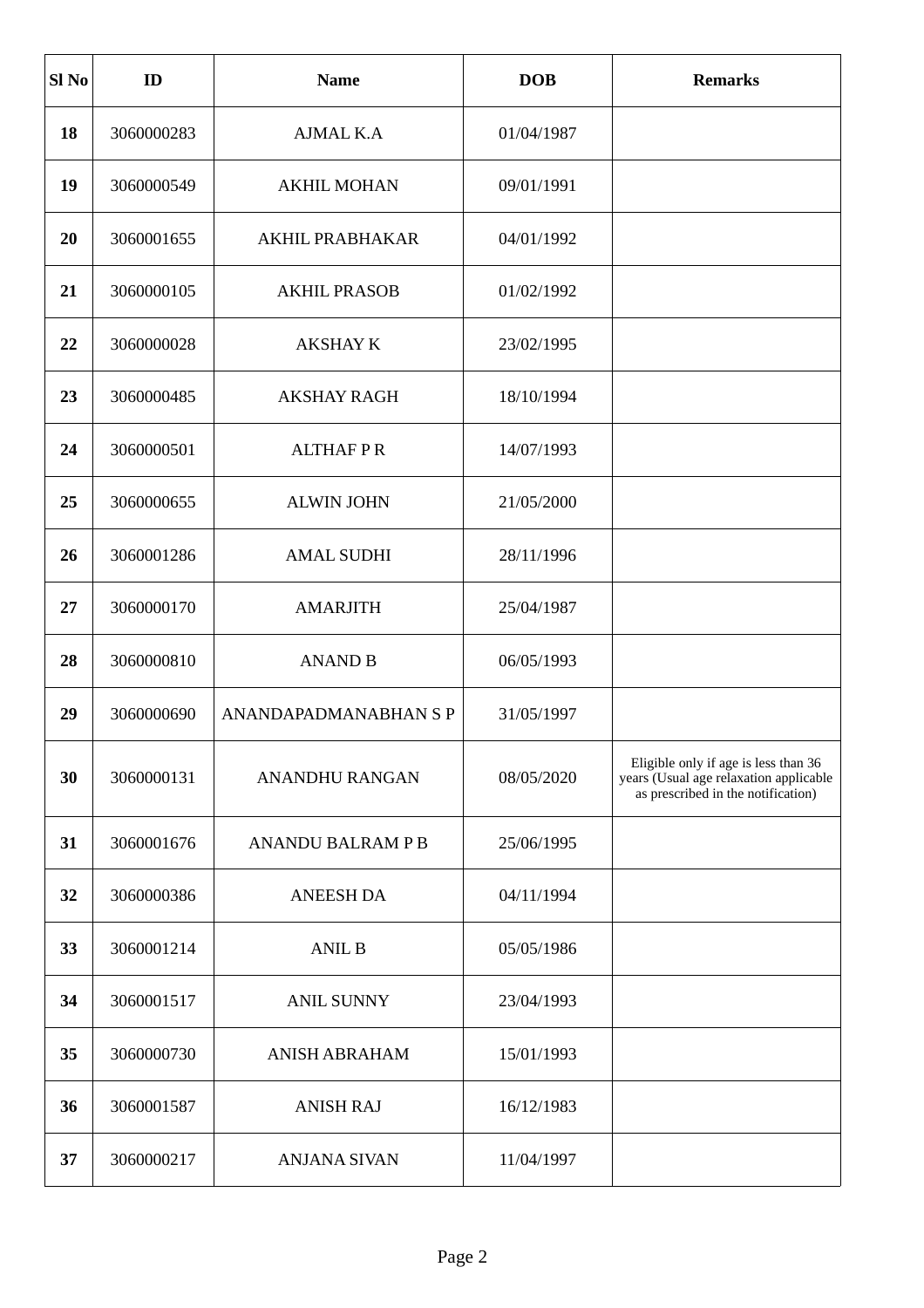| Sl <sub>No</sub> | ID         | <b>Name</b>                | <b>DOB</b> | <b>Remarks</b> |
|------------------|------------|----------------------------|------------|----------------|
| 38               | 3060001382 | <b>ANJU VISWANADH</b>      | 15/09/1981 |                |
| 39               | 3060001621 | ANSHAD.P.R                 | 13/09/1992 |                |
| 40               | 3060001699 | <b>ANTO VARGHESE</b>       | 18/02/1993 |                |
| 41               | 3060000825 | ANU MOHAN K                | 25/05/1985 |                |
| 42               | 3060001610 | ARAVIND ROSHAN K           | 13/10/1997 |                |
| 43               | 3060001156 | <b>ARJUN M G</b>           | 10/10/1988 |                |
| 44               | 3060000519 | <b>ARJUN MOHANDAS</b>      | 29/04/1995 |                |
| 45               | 3060001640 | <b>ARJUN S BABU</b>        | 05/11/1998 |                |
| 46               | 3060001608 | <b>ARJUN S BABU</b>        | 05/05/1998 |                |
| 47               | 3060001440 | <b>ARUNA</b>               | 12/06/1991 |                |
| 48               | 3060001139 | <b>ARUN BABU</b>           | 18/04/1997 |                |
| 49               | 3060001645 | <b>ARUN KUMAR C</b>        | 10/04/1991 |                |
| 50               | 3060000383 | <b>ARUN KUMAR K</b>        | 31/05/1988 |                |
| 51               | 3060000418 | <b>ARUN LAL</b>            | 29/07/1989 |                |
| 52               | 3060000712 | <b>ARUN NP</b>             | 31/05/1986 |                |
| 53               | 3060001535 | <b>ARUN V M</b>            | 15/05/1993 |                |
| 54               | 3060000709 | <b>ARUNPRAKASH</b>         | 04/08/1986 |                |
| 55               | 3060000256 | <b>ASHISH GEORGE SUNNY</b> | 28/10/1996 |                |
| 56               | 3060001581 | <b>ASHWIN ROGER K</b>      | 05/12/1989 |                |
| 57               | 3060000668 | ASOK C                     | 20/03/1990 |                |
| 58               | 3060001072 | <b>ASWINKK</b>             | 22/11/1990 |                |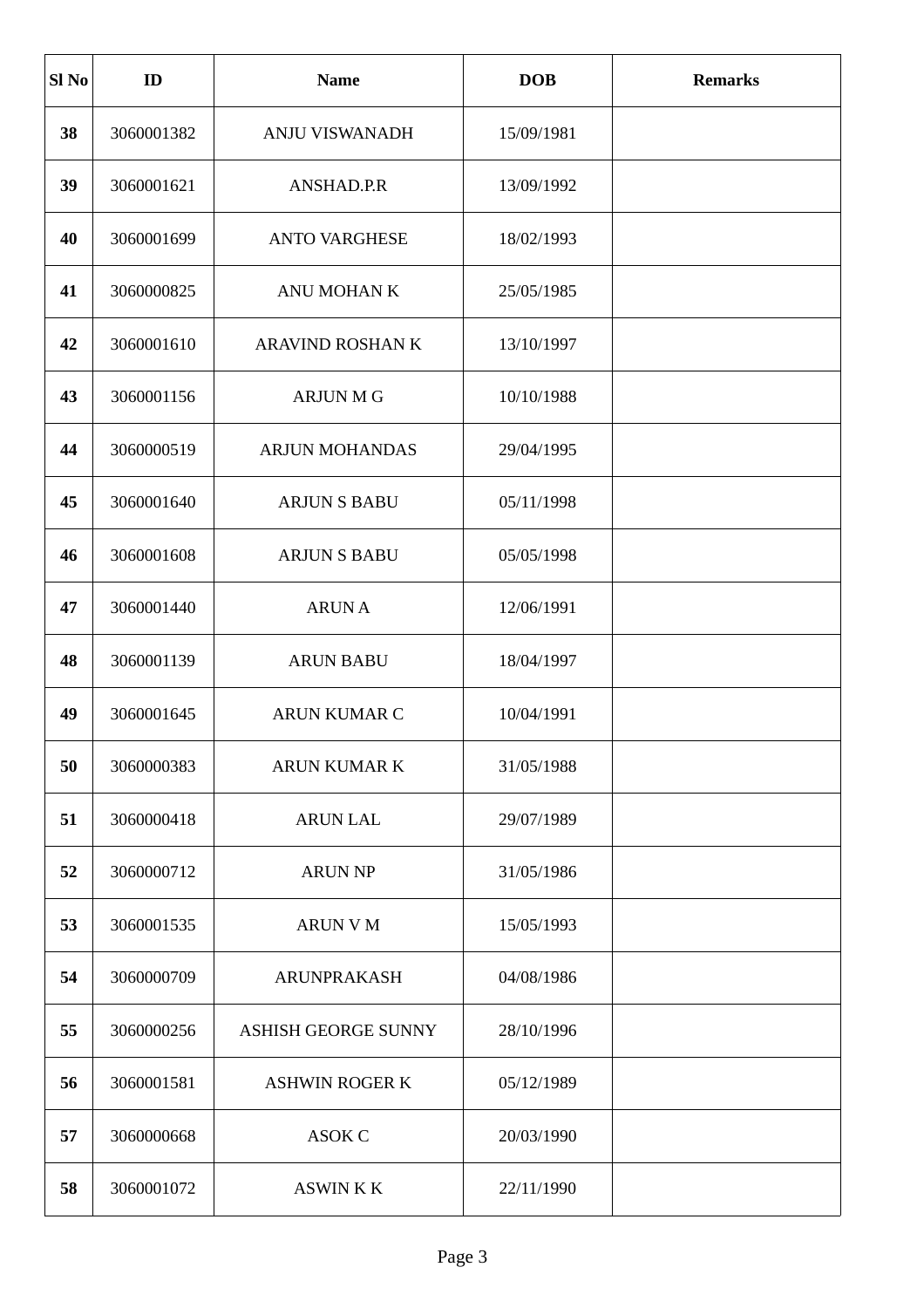| Sl <sub>No</sub> | ID         | <b>Name</b>           | <b>DOB</b> | <b>Remarks</b> |
|------------------|------------|-----------------------|------------|----------------|
| 59               | 3060001573 | <b>ATHUL DEV T.P</b>  | 04/08/1993 |                |
| 60               | 3060000481 | <b>BALU PREM</b>      | 18/05/1989 |                |
| 61               | 3060001318 | <b>BASIL VK</b>       | 07/11/1985 |                |
| 62               | 3060001554 | <b>BIBIN MOHANAN</b>  | 13/04/1990 |                |
| 63               | 3060000277 | <b>BIDHUN LAL CK</b>  | 25/04/1987 |                |
| 64               | 3060000591 | <b>BIJITH M BALAN</b> | 23/01/1989 |                |
| 65               | 3060001047 | <b>BIJUS</b>          | 12/12/1985 |                |
| 66               | 3060001435 | <b>BINEESH V S</b>    | 26/01/1991 |                |
| 67               | 3060001274 | <b>BINUS</b>          | 14/05/1989 |                |
| 68               | 3060000142 | <b>BUSHAIR</b>        | 27/07/1992 |                |
| 69               | 3060000974 | <b>CHANTHULAL R</b>   | 15/05/1990 |                |
| 70               | 3060000101 | <b>DEEPAKPP</b>       | 24/05/1990 |                |
| 71               | 3060000301 | <b>DEEPUDAS M</b>     | 22/02/1994 |                |
| 72               | 3060001157 | DHEERAJ KUMAR C       | 12/01/1997 |                |
| 73               | 3060001153 | DHEERAJ KUMAR C       | 12/01/1997 |                |
| 74               | 3060000404 | <b>DILEEPKP</b>       | 25/08/1997 |                |
| 75               | 3060000020 | <b>DILEEPAN</b>       | 27/04/1984 |                |
| 76               | 3060000387 | <b>DILSHAD E</b>      | 17/10/1999 |                |
| 77               | 3060000962 | <b>DINOOP M</b>       | 30/05/1988 |                |
| 78               | 3060000580 | DON MONTFORT JOY      | 28/08/1999 |                |
| 79               | 3060000567 | DON MONTFORT JOY      | 28/08/1999 |                |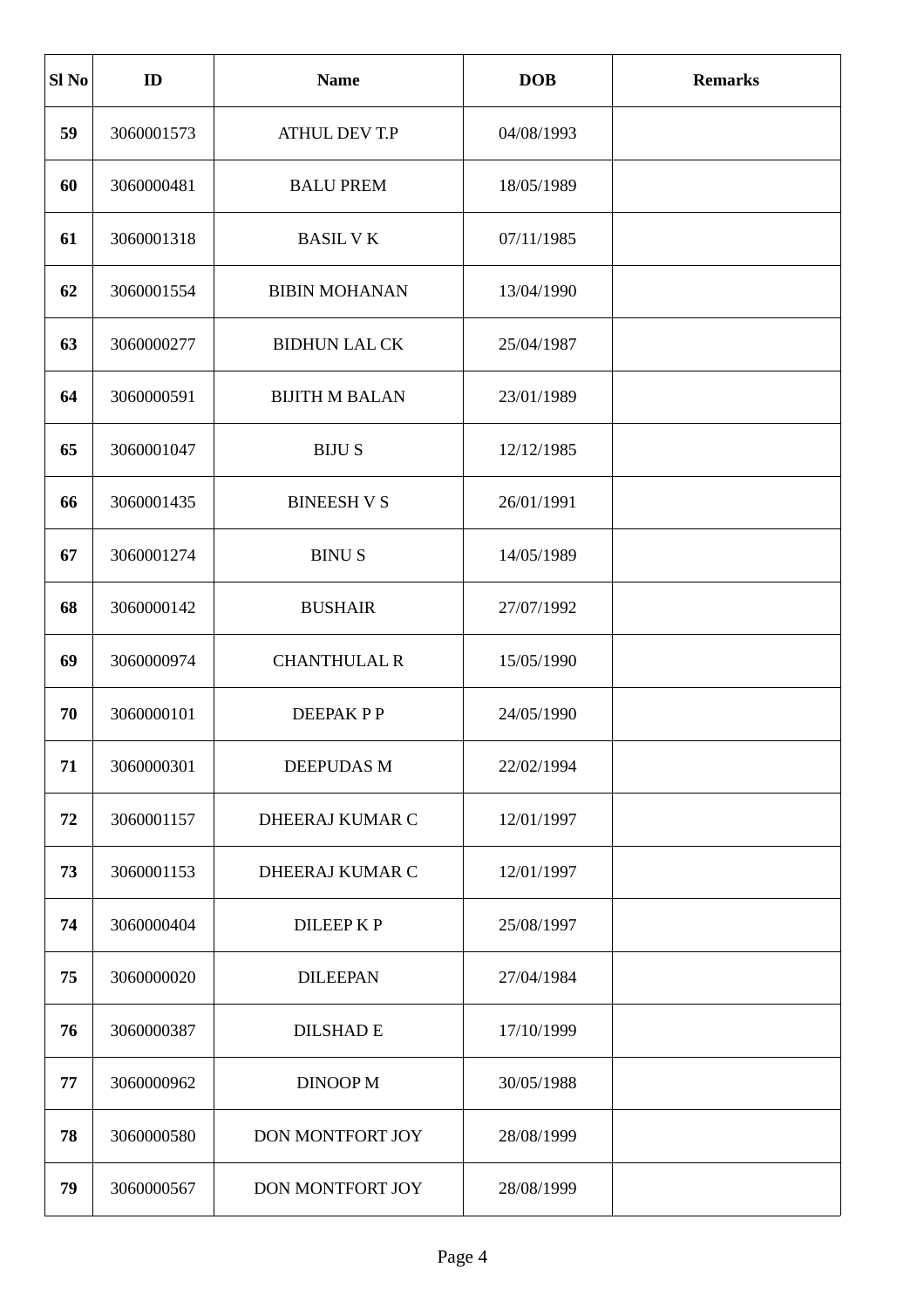| Sl No | ID         | <b>Name</b>            | <b>DOB</b> | <b>Remarks</b> |
|-------|------------|------------------------|------------|----------------|
| 80    | 3060000499 | DUL DUL SAVARALI NP    | 29/04/1996 |                |
| 81    | 3060001352 | <b>DURGADAS MB</b>     | 23/12/1994 |                |
| 82    | 3060000192 | <b>FARSEEN V</b>       | 24/04/1997 |                |
| 83    | 3060001522 | <b>GENESH BABU</b>     | 28/04/1989 |                |
| 84    | 3060001469 | <b>GEO GEORGE</b>      | 01/05/1987 |                |
| 85    | 3060000291 | <b>GOVIND RAJ</b>      | 21/03/1997 |                |
| 86    | 3060001395 | <b>HEMANTH S</b>       | 22/01/1991 |                |
| 87    | 3060001630 | <b>HILAL SH</b>        | 09/09/1991 |                |
| 88    | 3060000381 | HRISHIKESH K V         | 08/04/1995 |                |
| 89    | 3060001490 | <b>JAISMON CS</b>      | 19/01/1998 |                |
| 90    | 3060001674 | <b>JAMSHAD M</b>       | 29/09/1992 |                |
| 91    | 3060001613 | <b>JEBIN FRANCIS</b>   | 18/12/1989 |                |
| 92    | 3060001263 | <b>JEBIN FRANCIS</b>   | 18/12/1989 |                |
| 93    | 3060001160 | JEET KUMAR MALIK       | 07/08/1998 |                |
| 94    | 3060000064 | <b>JERARDTJ</b>        | 19/03/2000 |                |
| 95    | 3060000968 | JIJEESH K C            | 10/05/1987 |                |
| 96    | 3060000092 | <b>JIKKUMON K JOSE</b> | 21/04/1989 |                |
| 97    | 3060000760 | JITHIN LAL K.T.K       | 15/04/1988 |                |
| 98    | 3060001660 | <b>JITHU JOHNY</b>     | 05/08/1984 |                |
| 99    | 3060000901 | <b>JOBY ELDHO</b>      | 25/03/1985 |                |
| 100   | 3060000570 | <b>JOBY JOSEPH</b>     | 18/04/1991 |                |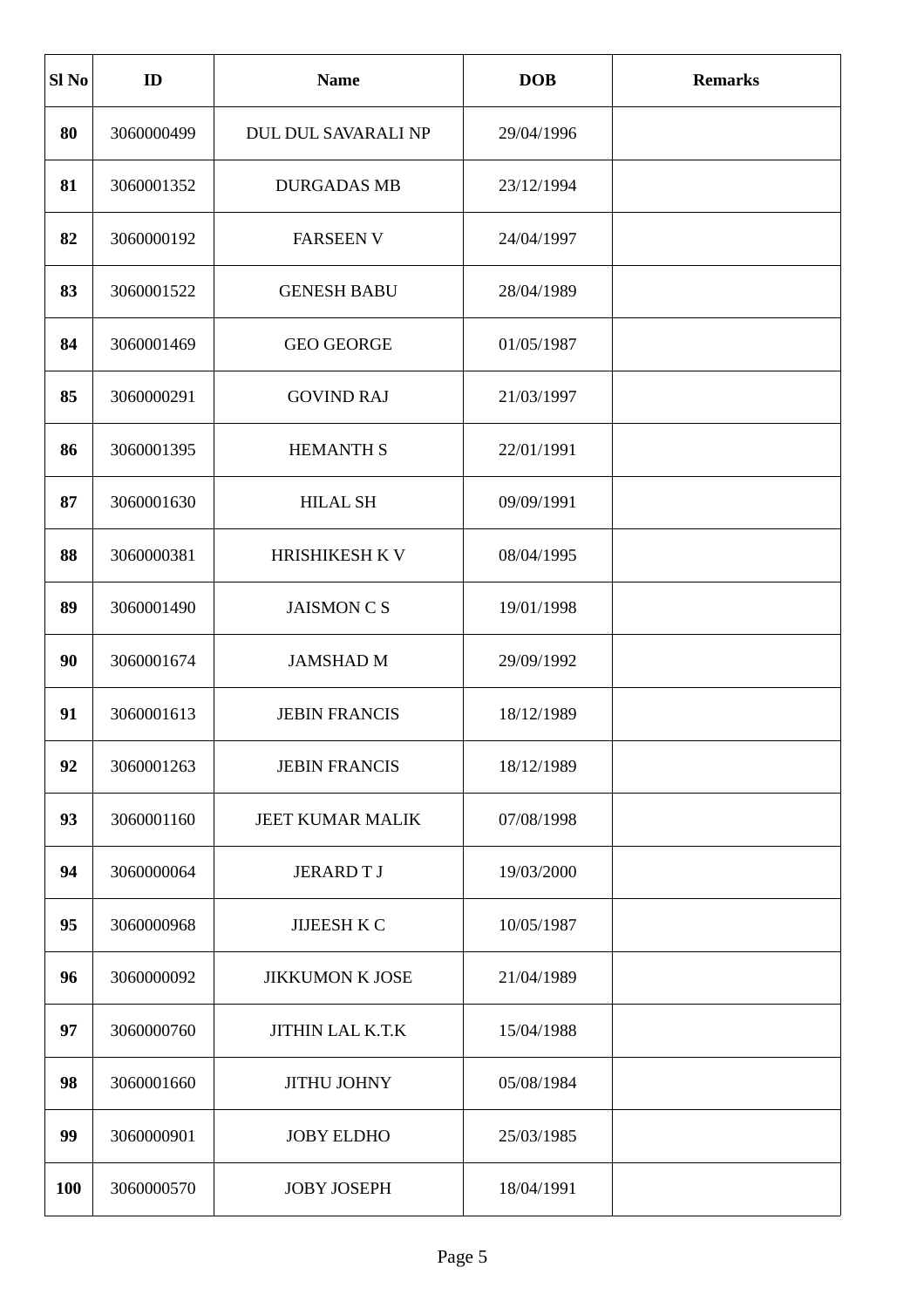| Sl <sub>No</sub> | ID         | <b>Name</b>             | <b>DOB</b> | <b>Remarks</b> |
|------------------|------------|-------------------------|------------|----------------|
| 101              | 3060001075 | <b>JOBY SOLOMON</b>     | 03/02/1993 |                |
| 102              | 3060000855 | <b>JOMON VT</b>         | 24/02/1988 |                |
| 103              | 3060001486 | <b>JONES JAYA KUMAR</b> | 20/05/1987 |                |
| 104              | 3060000294 | <b>JOYAL THOMAS</b>     | 23/05/1996 |                |
| 105              | 3060000600 | <b>JUNAID AKP</b>       | 12/12/1994 |                |
| 106              | 3060001515 | <b>JUSTIN SIMSON</b>    | 11/09/1997 |                |
| 107              | 3060001669 | K.BHARATH KANNAN        | 13/07/1986 |                |
| 108              | 3060001209 | <b>KEBIN KENNADY</b>    | 03/06/1996 |                |
| 109              | 3060001402 | <b>KIRAN S</b>          | 27/02/1985 |                |
| 110              | 3060001033 | <b>KRISHNA KUMAR ES</b> | 15/07/1987 |                |
| 111              | 3060001497 | <b>KRISHNALAL</b>       | 02/08/1994 |                |
| 112              | 3060000089 | LALBI L.B               | 19/05/1988 |                |
| 113              | 3060000329 | <b>LIBIN BABY</b>       | 22/09/1993 |                |
| 114              | 3060000837 | LIGIL T                 | 01/11/1985 |                |
| 115              | 3060001321 | LINU ABRAHAM KURIEN     | 13/05/1996 |                |
| 116              | 3060000773 | LINU ABRAHAM KURIEN     | 13/05/1996 |                |
| 117              | 3060001216 | MAHESHKUMAR.V           | 30/05/1985 |                |
| 118              | 3060001528 | <b>MAMMENT GEORGE</b>   | 11/04/1998 |                |
| 119              | 3060000762 | <b>MANEESH VV</b>       | 09/01/1986 |                |
| 120              | 3060000912 | MANIKANTAN G L          | 20/05/1986 |                |
| 121              | 3060000921 | MANIKANTAN G L          | 20/05/1986 |                |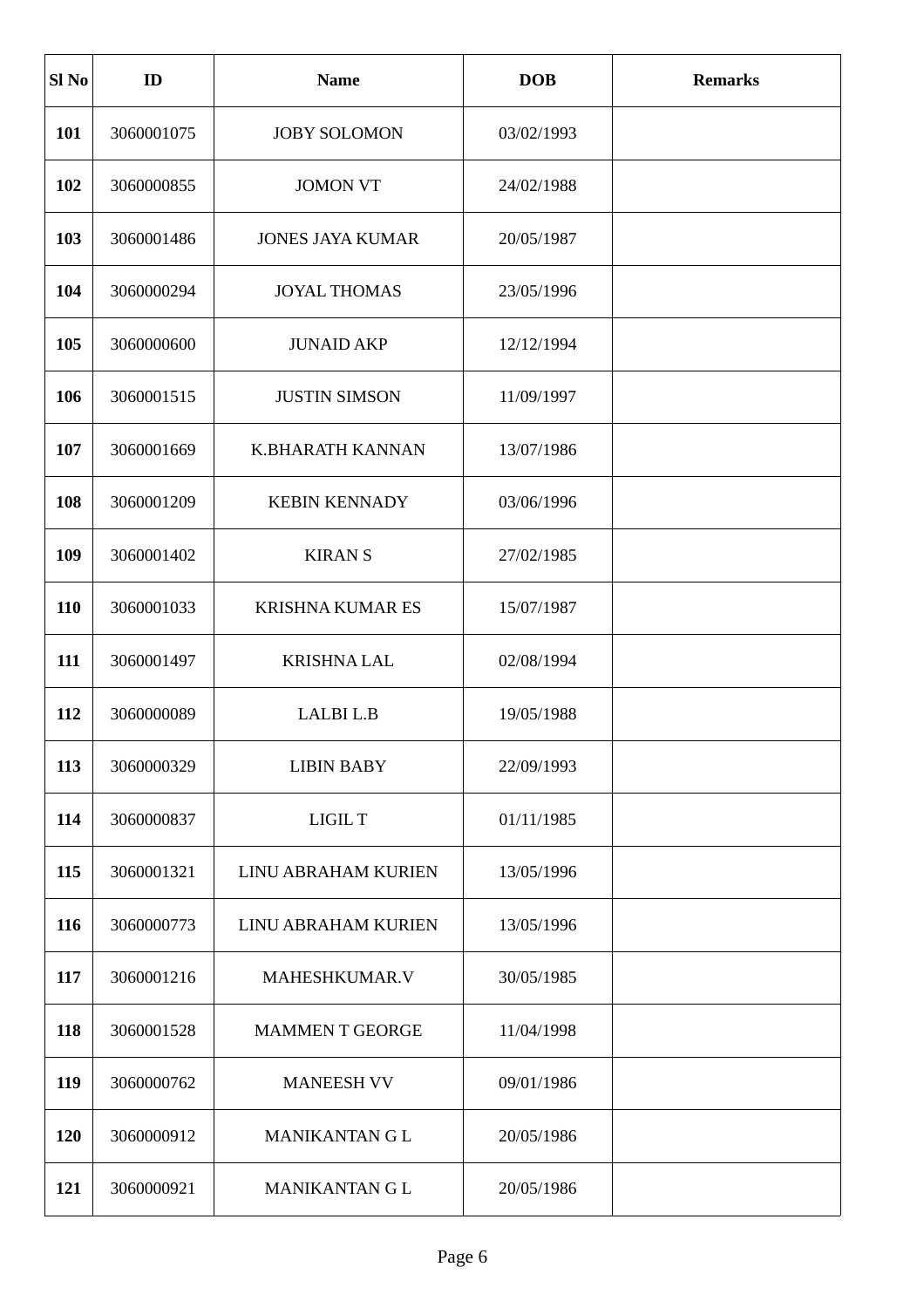| Sl <sub>No</sub> | ID         | <b>Name</b>                 | <b>DOB</b> | <b>Remarks</b> |
|------------------|------------|-----------------------------|------------|----------------|
| 122              | 3060000723 | <b>MANU MANOHAR</b>         | 29/08/1987 |                |
| 123              | 3060001546 | <b>MANUV</b>                | 25/04/1990 |                |
| 124              | 3060001386 | MARSHEL L                   | 20/05/1987 |                |
| 125              | 3060001663 | <b>MARTIN PAILY</b>         | 09/06/1996 |                |
| 126              | 3060000718 | <b>MATHEWS JOSHY</b>        | 24/01/1998 |                |
| 127              | 3060000559 | <b>MIDHUN J</b>             | 20/12/1995 |                |
| 128              | 3060000432 | MIDHUN. C. M                | 29/10/1988 |                |
| 129              | 3060001550 | <b>MITHUN BHAS E</b>        | 23/05/1996 |                |
| 130              | 3060001489 | <b>MOHAMED RAFI P</b>       | 10/09/1989 |                |
| 131              | 3060000311 | MOHAMMED ABDUL MAJEED<br>PM | 22/04/1986 |                |
| 132              | 3060000489 | <b>MOHAMMED HAFIS KS</b>    | 14/09/1994 |                |
| 133              | 3060000563 | <b>MUBASHEER KP</b>         | 26/05/1996 |                |
| 134              | 3060001300 | MUGESH M                    | 12/04/1996 |                |
| 135              | 3060000495 | MUHAMMAD FIRSHAD            | 30/05/1997 |                |
| 136              | 3060001146 | MUHAMMAD RAMSHAD            | 16/05/1993 |                |
| 137              | 3060001317 | MUHAMMED HANEEFA P C        | 23/03/1990 |                |
| 138              | 3060000788 | MUHAMMED JAMSHEED           | 19/09/1994 |                |
| 139              | 3060001250 | MUHAMMED JINAS C            | 13/05/1996 |                |
| 140              | 3060001641 | MUHAMMED MUNEESH AT         | 07/04/1998 |                |
| 141              | 3060001565 | MUHAMMED SHAFIQUE K         | 30/11/1984 |                |
| 142              | 3060000586 | NAEEMUDDEEN PN              | 20/06/1992 |                |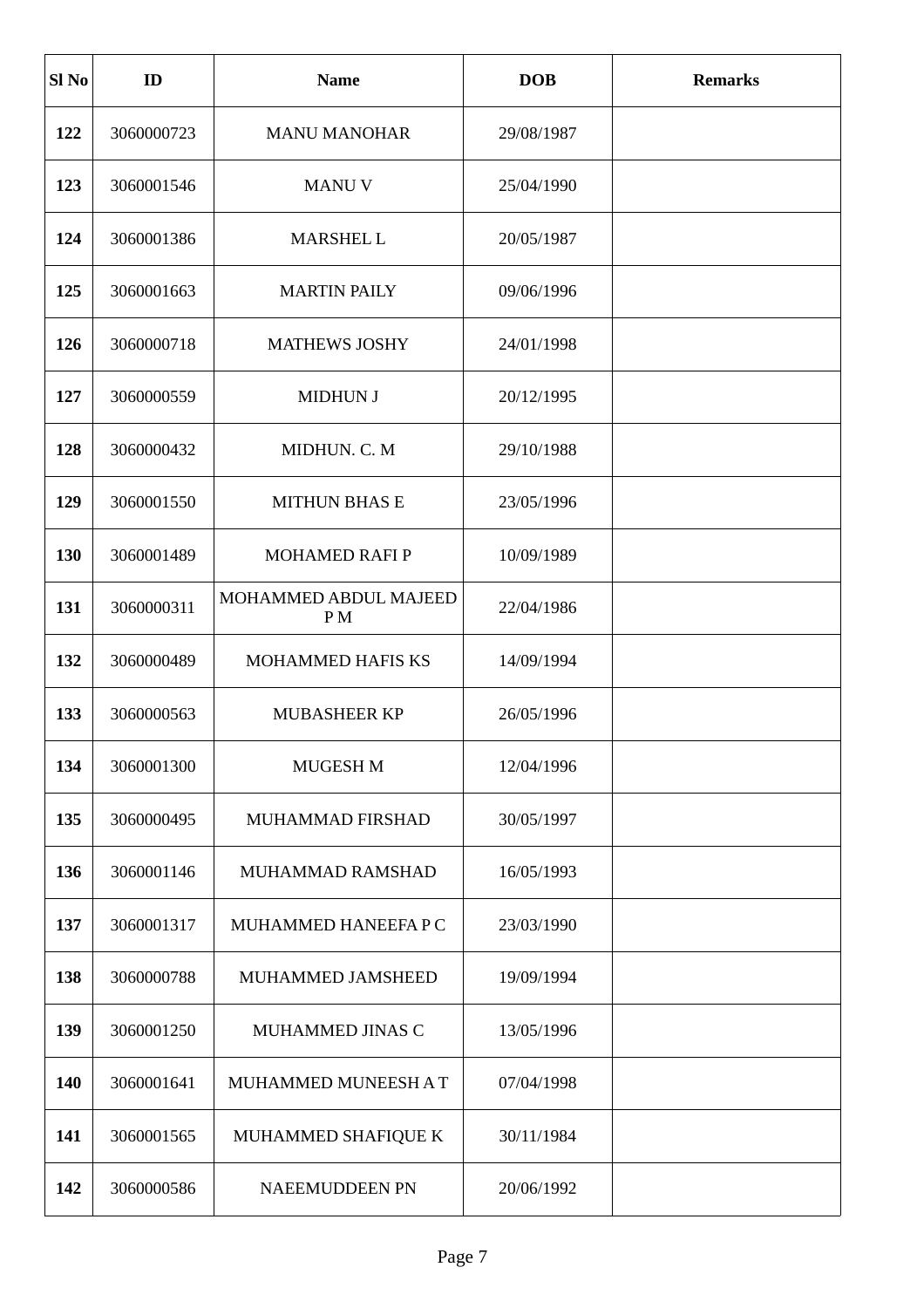| Sl <sub>No</sub> | ID         | <b>Name</b>          | <b>DOB</b> | <b>Remarks</b>                                                                                                       |
|------------------|------------|----------------------|------------|----------------------------------------------------------------------------------------------------------------------|
| 143              | 3060001201 | NANDHAKUMAR H V      | 17/07/1996 |                                                                                                                      |
| 144              | 3060000662 | <b>NANDHUS</b>       | 06/11/1995 |                                                                                                                      |
| 145              | 3060000420 | <b>NANDU NATARAJ</b> | 05/07/1998 |                                                                                                                      |
| 146              | 3060001642 | <b>NASEEM AZAD</b>   | 10/08/1992 |                                                                                                                      |
| 147              | 3060000595 | <b>NAVAF S</b>       | 26/08/1997 |                                                                                                                      |
| 148              | 3060000053 | <b>NAVEEN.CM</b>     | 13/08/1995 |                                                                                                                      |
| 149              | 3060001255 | <b>NAVEEN KV</b>     | 15/01/1990 |                                                                                                                      |
| 150              | 3060000226 | <b>NIDHIN PR</b>     | 05/09/1997 |                                                                                                                      |
| 151              | 3060001121 | NIKHIL M             | 10/01/1994 |                                                                                                                      |
| 152              | 3060001242 | <b>NIRMAL DAS MV</b> | 14/05/2020 | Eligible only if age is less than 36<br>years (Usual age relaxation applicable<br>as prescribed in the notification) |
| 153              | 3060000691 | NISAMUDHEEN.KP       | 08/07/1987 |                                                                                                                      |
| 154              | 3060001090 | <b>NISHAD B</b>      | 14/04/1985 |                                                                                                                      |
| 155              | 3060000680 | <b>NITHEESH AN</b>   | 29/08/1990 |                                                                                                                      |
| 156              | 3060001426 | NITHEESH PP          | 02/11/1989 |                                                                                                                      |
| 157              | 3060000179 | NITHIN KURIAKOSE     | 26/09/2019 | Eligible only if age is less than 36<br>years (Usual age relaxation applicable<br>as prescribed in the notification) |
| 158              | 3060000907 | NITHIN SURESH A      | 14/06/1991 |                                                                                                                      |
| 159              | 3060001551 | NITHIN VIJAY         | 28/10/1992 |                                                                                                                      |
| 160              | 3060000851 | <b>NIVASH</b>        | 07/04/2020 | Eligible only if age is less than 36<br>years (Usual age relaxation applicable<br>as prescribed in the notification) |
| 161              | 3060000407 | <b>NIVIN VW</b>      | 21/05/1994 |                                                                                                                      |
| 162              | 3060000717 | <b>NOEL ANTO</b>     | 25/12/1996 |                                                                                                                      |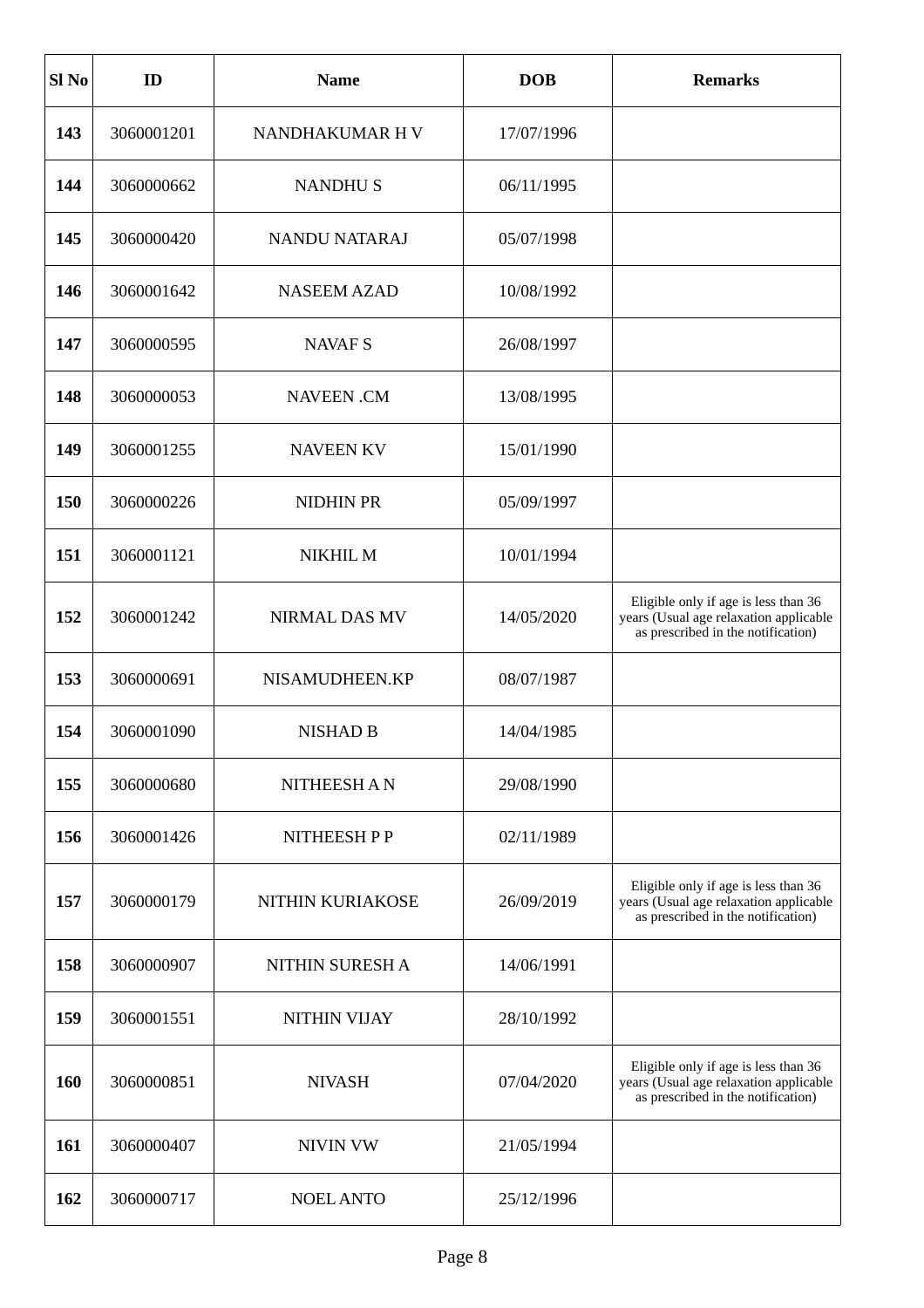| Sl <sub>No</sub> | ID         | <b>Name</b>                              | <b>DOB</b> | <b>Remarks</b> |
|------------------|------------|------------------------------------------|------------|----------------|
| 163              | 3060000205 | PARIKSHIT RAJIV KHANNA                   | 09/02/1985 |                |
| 164              | 3060001560 | <b>PENTAKOTA</b><br><b>CHANDRASEKHAR</b> | 25/06/1994 |                |
| 165              | 3060000813 | POULOSE NC                               | 22/02/1990 |                |
| 166              | 3060001306 | PRADEEPKUMAR TM                          | 23/05/1982 |                |
| 167              | 3060001454 | PRAJEESH CP                              | 14/04/1990 |                |
| 168              | 3060001353 | PRAJOSH K                                | 12/11/1988 |                |
| 169              | 3060001027 | PRAJUL CK                                | 02/10/1996 |                |
| 170              | 3060000434 | PRAMOD S SASI                            | 25/05/1992 |                |
| 171              | 3060001053 | <b>PRANAV G S</b>                        | 22/02/1997 |                |
| 172              | 3060001202 | PRANAV J VIJAYAN                         | 23/08/1995 |                |
| 173              | 3060001557 | PRANAV.K                                 | 26/04/1994 |                |
| 174              | 3060001487 | PRAVEEN K                                | 09/12/1988 |                |
| 175              | 3060001273 | PRAVEEN PS                               | 05/10/1995 |                |
| 176              | 3060001521 | PREEJU PUTHANPURAKKAL                    | 15/04/1994 |                |
| 177              | 3060001190 | PREEJU PUTHANPURAKKAL                    | 15/04/1994 |                |
| 178              | 3060001120 | <b>RAGEESH R</b>                         | 31/05/1986 |                |
| 179              | 3060001038 | <b>RAGESH E K</b>                        | 04/05/1984 |                |
| 180              | 3060001629 | <b>RAHUL BALAN</b>                       | 15/07/1992 |                |
| 181              | 3060001051 | <b>RAHUL K</b>                           | 21/03/1990 |                |
| 182              | 3060000522 | <b>RAHUL R</b>                           | 30/05/1997 |                |
| 183              | 3060001643 | RAHUL RAVI K.R                           | 26/09/1995 |                |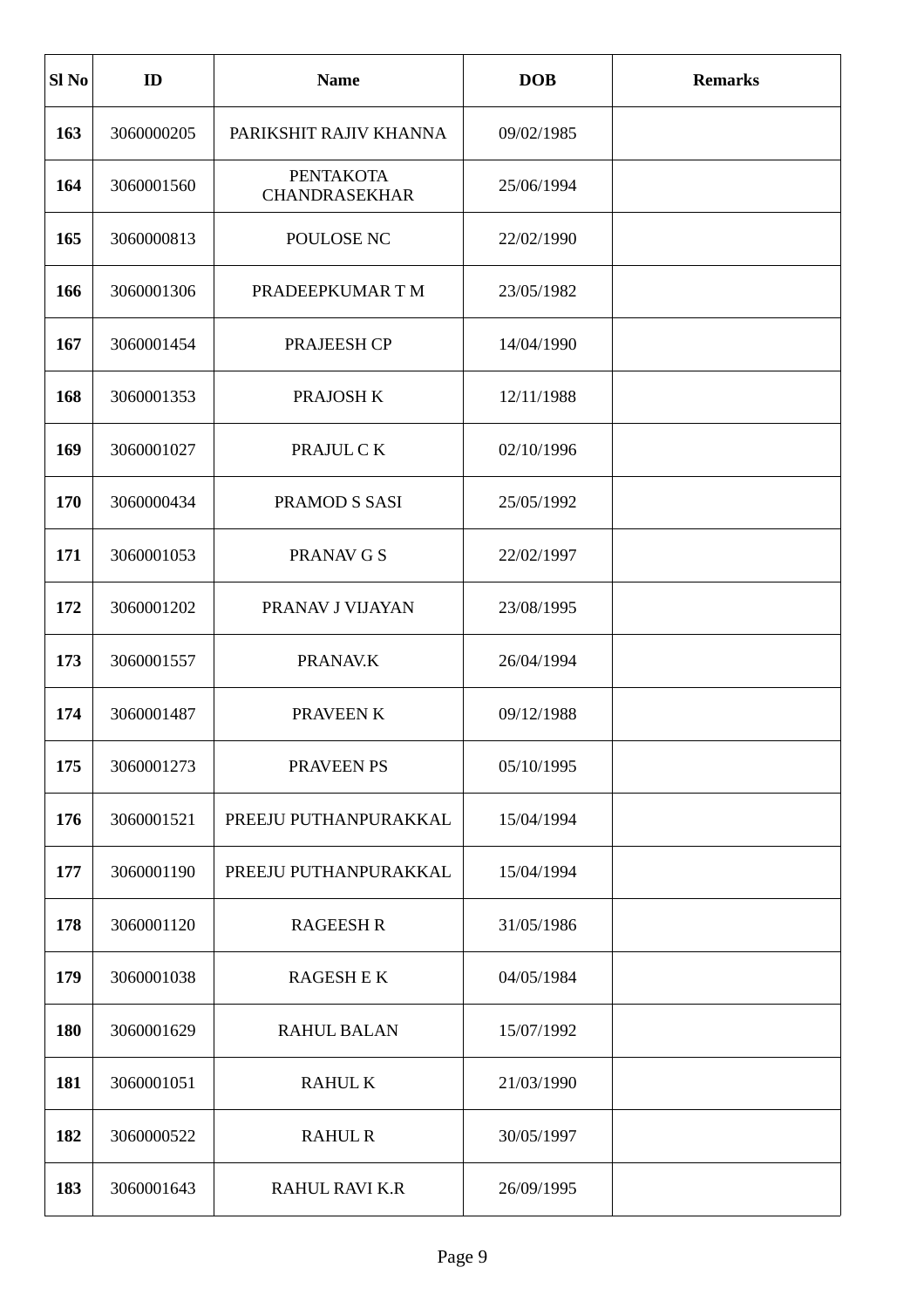| Sl <sub>No</sub> | ID         | <b>Name</b>            | <b>DOB</b> | <b>Remarks</b> |
|------------------|------------|------------------------|------------|----------------|
| 184              | 3060000884 | <b>RAJEESH RAJAN</b>   | 01/11/2000 |                |
| 185              | 3060001152 | RAJEESH RAVINDRAN      | 11/04/1991 |                |
| 186              | 3060001159 | <b>RAKESH E</b>        | 28/02/1990 |                |
| 187              | 3060001144 | RAKESH M.M             | 07/10/1991 |                |
| 188              | 3060001309 | RAMESH PATEL M J       | 29/03/1982 |                |
| 189              | 3060001542 | <b>RAMKUMAR</b>        | 20/04/1988 |                |
| <b>190</b>       | 3060000261 | RANHJEESH.O            | 03/04/1989 |                |
| 191              | 3060001288 | <b>RANJITH CS</b>      | 20/05/1996 |                |
| 192              | 3060000796 | <b>RANJITH P</b>       | 25/07/1983 |                |
| 193              | 3060000403 | <b>RASHEED</b>         | 14/05/1988 |                |
| 194              | 3060001119 | <b>RASLAMPP</b>        | 13/06/1997 |                |
| 195              | 3060000740 | <b>RATHEESH AV</b>     | 25/04/1987 |                |
| 196              | 3060001166 | <b>RATHEESH V C</b>    | 31/05/1981 |                |
| 197              | 3060000835 | RHUTHURAJ M D          | 21/02/1998 |                |
| 198              | 3060000011 | RISHAD. B              | 20/05/1988 |                |
| 199              | 3060000719 | <b>RODHISH S R</b>     | 12/08/1994 |                |
| 200              | 3060000280 | <b>RONY DAVIS</b>      | 27/05/1991 |                |
| 201              | 3060000449 | <b>ROSHNI S PRASAD</b> | 03/02/1995 |                |
| 202              | 3060000639 | SABARINATH TN          | 30/05/1988 |                |
| 203              | 3060000441 | <b>SABITH T S</b>      | 26/04/1995 |                |
| 204              | 3060001039 | <b>SACHIN C MATHEW</b> | 18/10/1997 |                |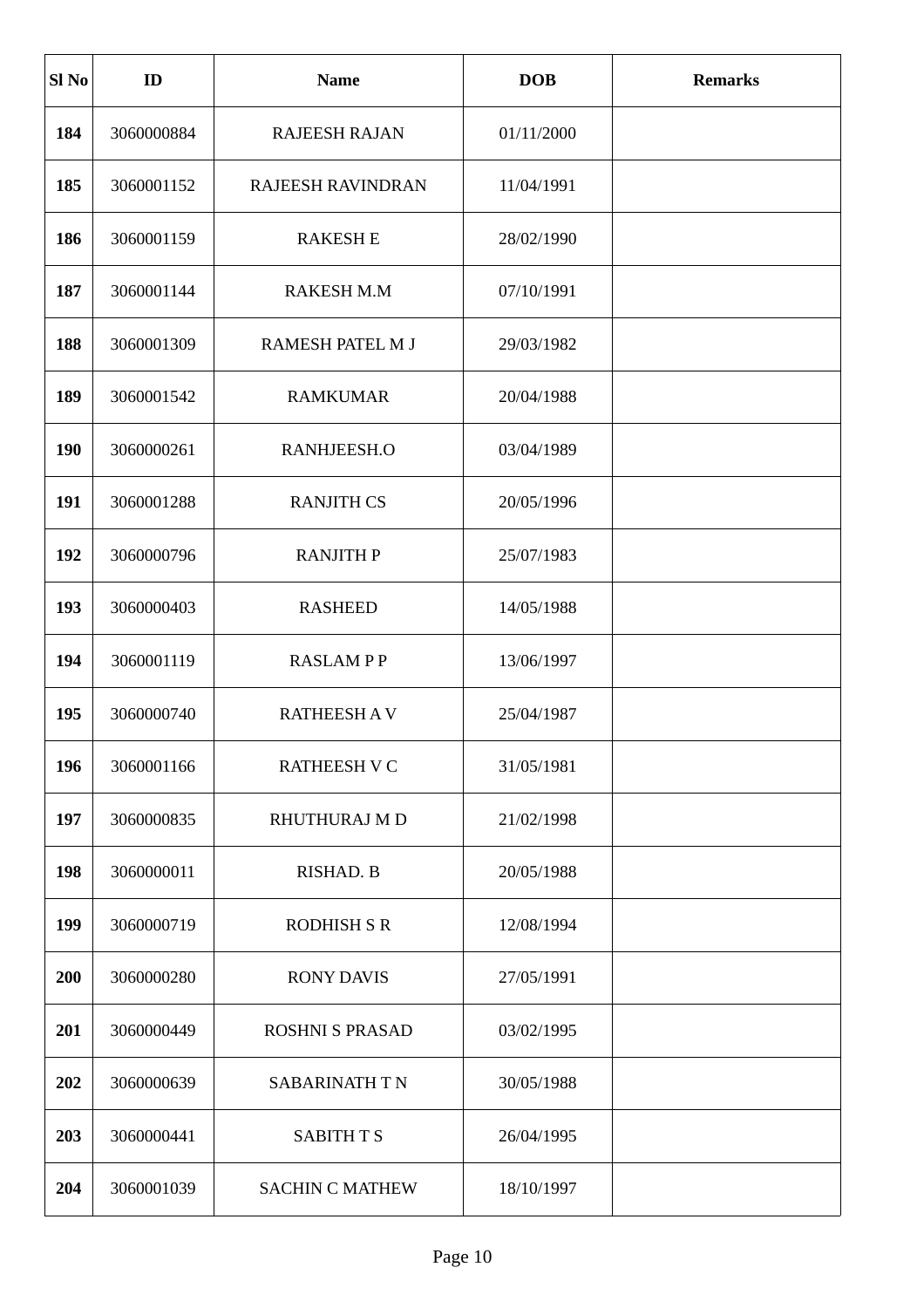| Sl <sub>No</sub> | ID         | <b>Name</b>             | <b>DOB</b> | <b>Remarks</b> |
|------------------|------------|-------------------------|------------|----------------|
| 205              | 3060000966 | <b>SACHIN LUKOSE</b>    | 05/02/1995 |                |
| 206              | 3060001632 | <b>SAI YADUL DAS</b>    | 25/10/1997 |                |
| 207              | 3060000659 | <b>SAJEESH K</b>        | 13/05/1984 |                |
| 208              | 3060000889 | <b>SALIH</b>            | 29/08/1987 |                |
| 209              | 3060000854 | <b>SAM CHRISTOPHER</b>  | 30/05/1988 |                |
| 210              | 3060000282 | <b>SANDEEP, K</b>       | 18/05/1995 |                |
| 211              | 3060001690 | <b>SANEESH VARGHESE</b> | 05/05/1996 |                |
| 212              | 3060000399 | SANEESH.K.S             | 20/05/1986 |                |
| 213              | 3060001580 | <b>SANGEETH K P</b>     | 23/01/1995 |                |
| 214              | 3060001094 | <b>SANIL DAS T</b>      | 27/05/1991 |                |
| 215              | 3060000674 | <b>SARAN MG</b>         | 17/09/1990 |                |
| 216              | 3060000260 | SARATH CHANDRAN KV      | 27/12/1992 |                |
| 217              | 3060000442 | <b>SARATH GHOSH</b>     | 22/04/1988 |                |
| 218              | 3060001171 | SARATH P. M.            | 08/06/1989 |                |
| 219              | 3060001224 | <b>SARINS</b>           | 18/11/1992 |                |
| 220              | 3060000078 | <b>SEBASTIAN K.J</b>    | 14/02/1986 |                |
| 221              | 3060000061 | <b>SEKHAR PK</b>        | 24/02/1989 |                |
| 222              | 3060001545 | <b>SHABEER</b>          | 01/06/1983 |                |
| 223              | 3060001622 | <b>SHAFEEQ YM</b>       | 18/04/1990 |                |
| 224              | 3060000743 | <b>SHAHANAS KHAN N</b>  | 13/08/2019 |                |
| 225              | 3060001480 | <b>SHAJUPP</b>          | 18/05/1981 |                |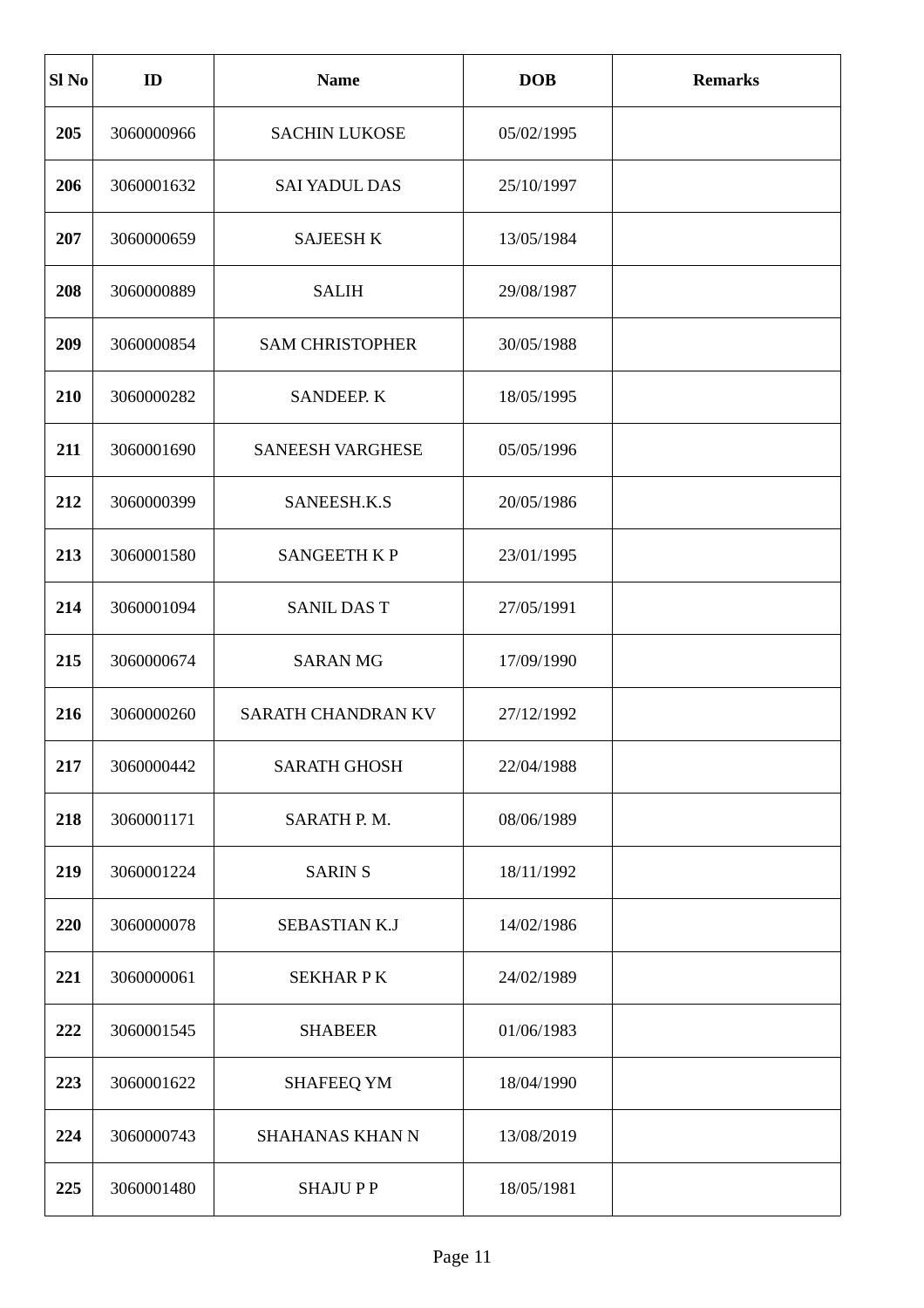| Sl <sub>No</sub> | ID         | <b>Name</b>               | <b>DOB</b> | <b>Remarks</b>                                                                                                       |
|------------------|------------|---------------------------|------------|----------------------------------------------------------------------------------------------------------------------|
| 226              | 3060001018 | <b>SHALUA</b>             | 22/04/1983 |                                                                                                                      |
| 227              | 3060001531 | <b>SHIFAS K K</b>         | 30/05/1992 |                                                                                                                      |
| 228              | 3060001248 | <b>SHIFAS K K</b>         | 30/05/1992 |                                                                                                                      |
| 229              | 3060001265 | SHIHABUDHEEN V            | 01/05/1989 |                                                                                                                      |
| 230              | 3060001695 | <b>SHIJIN RAJ S</b>       | 07/01/1991 |                                                                                                                      |
| 231              | 3060001351 | <b>SHIJITH</b>            | 30/05/1986 |                                                                                                                      |
| 232              | 3060001127 | SHIJITH. KC               | 19/04/1986 |                                                                                                                      |
| 233              | 3060000706 | SHIMLAL.T                 | 03/10/1989 |                                                                                                                      |
| 234              | 3060001271 | SHOBHIT PANDEY            | 25/06/1995 |                                                                                                                      |
| 235              | 3060000866 | <b>SHYAM PRASAD P</b>     | 26/06/1986 |                                                                                                                      |
| 236              | 3060000970 | SHYAMJITH T               | 03/10/1994 |                                                                                                                      |
| 237              | 3060001338 | SIRAJUDHEEN T             | 02/01/2020 | Eligible only if age is less than 36<br>years (Usual age relaxation applicable<br>as prescribed in the notification) |
| 238              | 3060001463 | <b>SIVAN CH</b>           | 27/04/1992 |                                                                                                                      |
| 239              | 3060000879 | <b>SIVAPRASAD S</b>       | 30/05/1989 |                                                                                                                      |
| 240              | 3060000541 | <b>SOORAJ S</b>           | 17/02/1995 |                                                                                                                      |
| 241              | 3060000524 | <b>SOORAJTS</b>           | 30/03/1990 |                                                                                                                      |
| 242              | 3060001401 | <b>SOURABH NATH SARMA</b> | 05/07/1993 |                                                                                                                      |
| 243              | 3060000778 | <b>SOURAV S NAIR</b>      | 30/03/1992 |                                                                                                                      |
| 244              | 3060000731 | <b>SREEJITH PS</b>        | 25/09/1987 |                                                                                                                      |
| 245              | 3060000833 | <b>SREERAGT</b>           | 05/08/1996 |                                                                                                                      |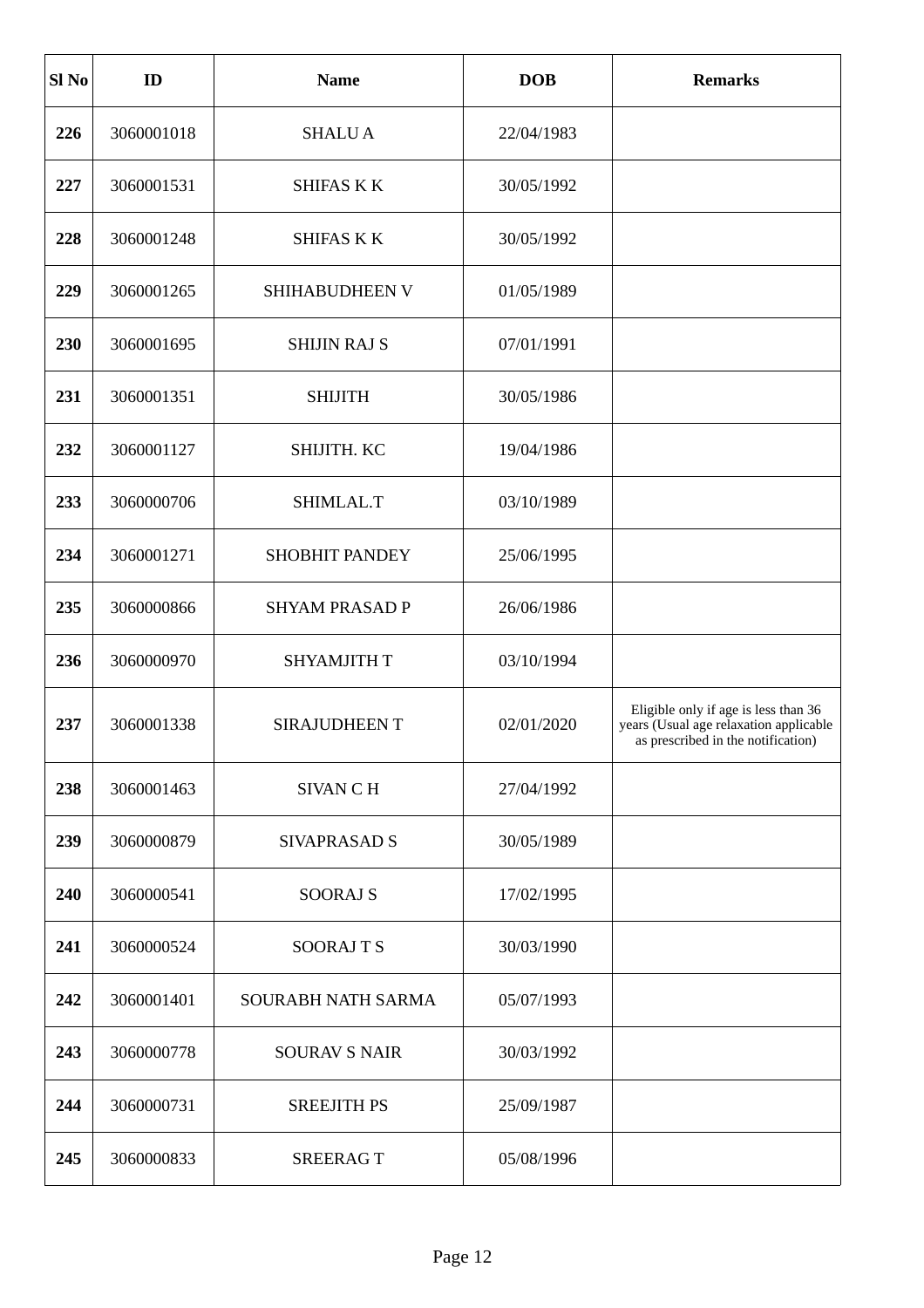| Sl <sub>No</sub> | ID         | <b>Name</b>             | <b>DOB</b> | <b>Remarks</b> |
|------------------|------------|-------------------------|------------|----------------|
| 246              | 3060001133 | SREERAJ.A               | 04/04/1994 |                |
| 247              | 3060001023 | <b>STANLY JOHNSON</b>   | 29/05/1988 |                |
| 248              | 3060000575 | <b>SUBEESHPS</b>        | 23/06/1998 |                |
| 249              | 3060001624 | <b>SUBINK</b>           | 25/02/1995 |                |
| 250              | 3060001444 | <b>SUBINKUMAR N K</b>   | 18/12/1979 |                |
| 251              | 3060000478 | SUDHEESH.A              | 15/04/1997 |                |
| 252              | 3060000667 | <b>SUJITH BABU C</b>    | 21/04/1985 |                |
| 253              | 3060001679 | <b>SURESH CK</b>        | 04/09/1988 |                |
| 254              | 3060001199 | <b>SURESH P</b>         | 01/09/1989 |                |
| 255              | 3060001675 | <b>SUTANU GHOSH</b>     | 03/05/1988 |                |
| 256              | 3060000871 | <b>TEJUS KN</b>         | 08/01/1994 |                |
| 257              | 3060000681 | UJWAL K K               | 30/03/1992 |                |
| 258              | 3060000633 | <b>VANDANAN HAREESH</b> | 29/10/1999 |                |
| 259              | 3060001668 | <b>VIBIN PV</b>         | 11/08/1989 |                |
| 260              | 3060001467 | <b>VIDUSHI GUPTA</b>    | 27/02/1996 |                |
| 261              | 3060001249 | <b>VIJITH NARAYAN V</b> | 24/05/1988 |                |
| 262              | 3060001128 | <b>VIMAL JOB</b>        | 28/05/1989 |                |
| 263              | 3060001532 | <b>VINEESH M</b>        | 08/05/1989 |                |
| 264              | 3060001451 | VINEESH P V             | 26/03/1987 |                |
| 265              | 3060000314 | <b>VINOD KUMAR S</b>    | 09/05/1985 |                |
| 266              | 3060001605 | VIPIN PV                | 11/08/1989 |                |